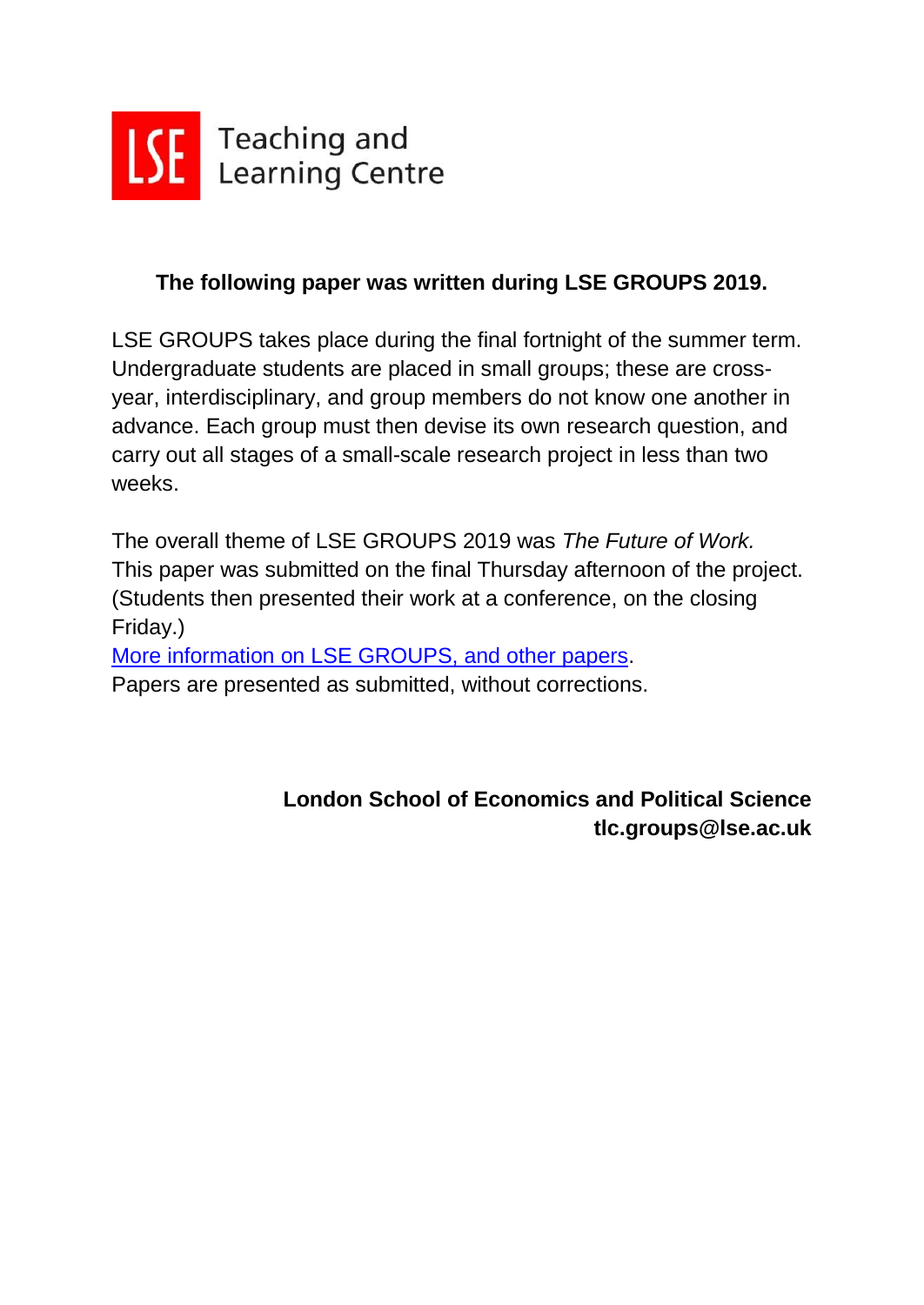

THE LONDON SCHOOL OF ECONOMICS AND **POLITICAL SCIENCE** 

# **To gig or not to gig?**

## **How will online platforms facilitating the gig economy shape the UK healthcare sector in the near future?**

**LSE GROUPS Research 2019 "The Future of Work"** 

**Group 1**

Natalya Sharapova Rinay Kotecha Rongwei Li Sarah Chok Sheila Teo Ziming Xia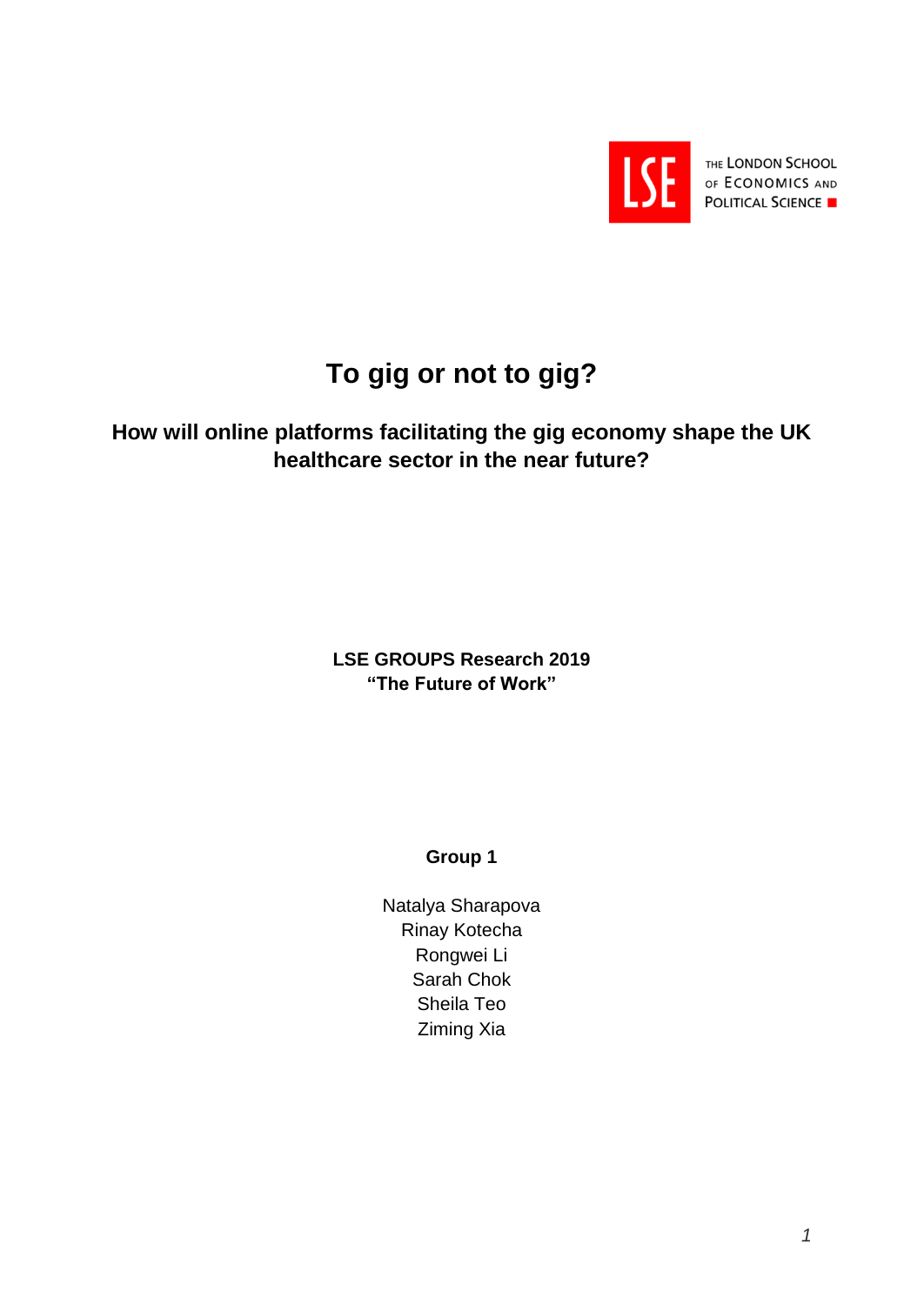## **Abstract**

Are we getting more accustomed to freelance employment, which is currently facilitated by rapidly emerging digital platforms?  $E$ -Health<sup>1</sup> has arguably induced changes into the UK healthcare sector that have already appeared in other sectors such as transportation. However, the relationship between the incorporation of online platforms into the gig economy and the provision of health services is still a relatively understudied topic. This research paper, then, critically analyses results gathered from two surveys designed to test this identified relation. Our findings suggest, firstly, that consumers were relatively unaware of technology facilitating the gig economy, implying that these platforms are still not in the mainstream of the sector unlike other sectors. Secondly, although the results from medical students, and healthcare professionals showed that they are more aware of E-Health opportunities, their role as potential future employees demonstrated that they are reluctant to engage with the gig economy. Nonetheless, our findings indicated that the use of E-Health is feasible in the future. Our proposed model attempts to conceptualise the future market trend. Given the predominance of conservative UK public opinion towards the healthcare system, if E-Health is to be developed further, it must be subject to government regulation and positive incentives.

**Keywords:** E-Health, online platforms, gig economy, healthcare professionals, medical students, consumers, employment, UK healthcare sector

### **Introduction**

-

<sup>1</sup> E-Health-facilitating/providing health services through the use of IT.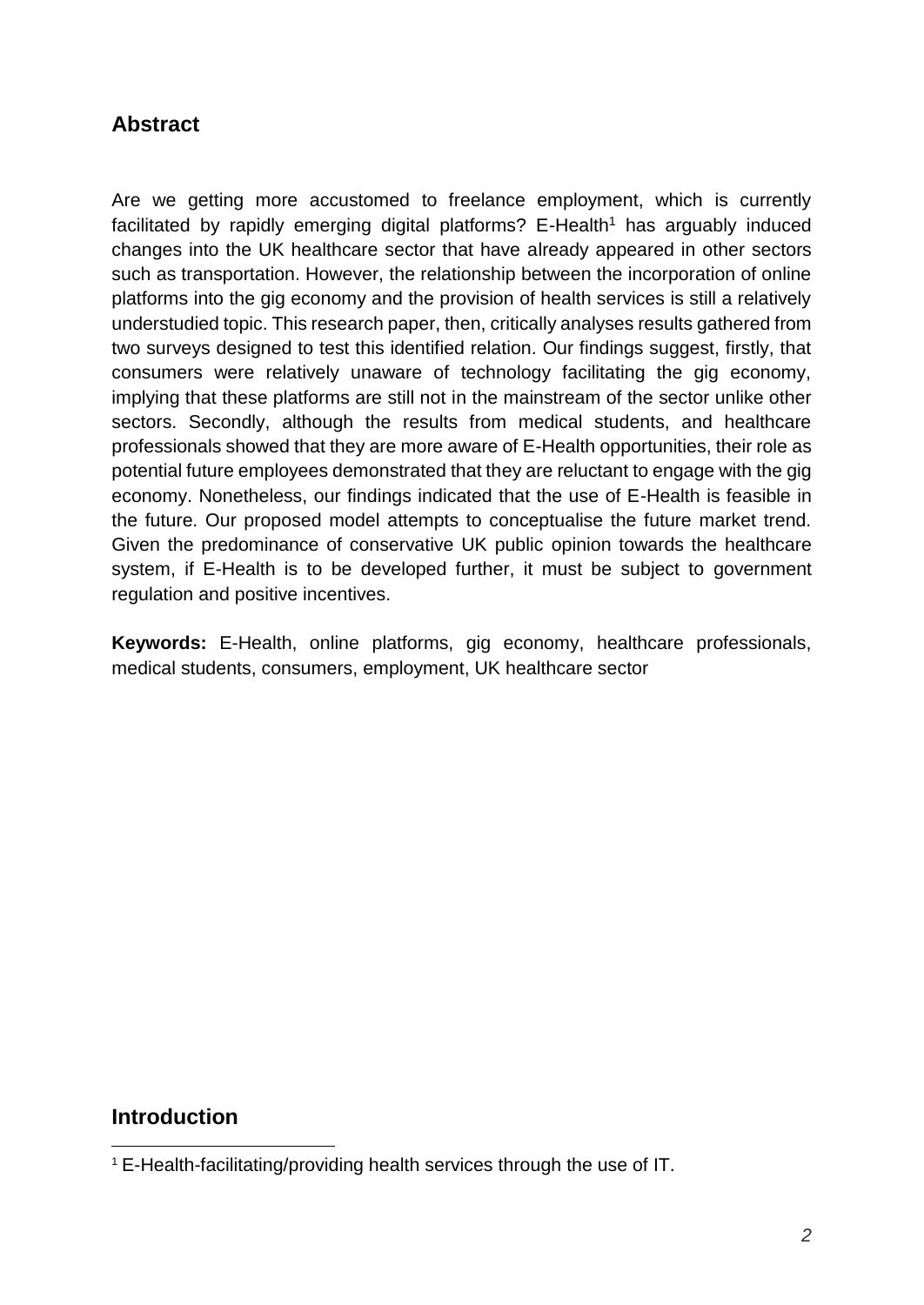This research project is motivated by the exponential increase in the development and the use of online platforms within the gig economy sector in the UK. The title of the paper: *To gig or not to gig? How will online platforms facilitating the gig economy shape the UK healthcare sector in the near future?* is driven by our common desire to navigate current attitudes towards the gig economy within the UK healthcare sector specifically from current healthcare professionals, medical students as well as existing, and potential, consumers of online platforms. This project seeks to explore how these demographics within UK society react to the unprecedented increase in online platforms and gig economy mechanisms, and how they expect to behave in a potentially 'new' healthcare sector consisting of these 'new' features.

The use of online platforms are part of the current UK social norm, and the growth of the gig economy within these sectors has formed the focus of many academic studies. Comparatively fewer studies, however, have investigated this important dynamic within the field of healthcare. This project, then, seeks to contribute to addressing this limitation in the literature by exploring the willingness of the aforementioned target population to employ online platforms, which facilitate the gig economy within the UK healthcare sector.

The central goal of the project is to determine whether there is a future for online platforms facilitating the gig economy in the healthcare sector in the UK, and if so, what pattern their interaction will take.

## **Literature Review**

The types and number of online platforms facilitating the gig economy has seen rapid growth in service sectors. At present, online platforms facilitate gig work mainly in the transport sector and the food and beverage sector. Commonly known examples include Lyft and Uber in the former, and Deliveroo and UberEats in the latter. Through facilitating gig work, they bring about lower prices and waiting times for customers, while also enabling more flexible working schedules for workers.<sup>2</sup>

Given that the emergence of the gig economy has wholly revolutionised the manner of work, it is unsurprising that there currently exists a large body of academic literature investigating gig work. However, fewer studies have considered the specific intersection of the healthcare sector, online platforms and the gig economy. This is understandable given that this is a recent emergence. Yet, this intersection warrants due scrutiny, for key reasons explained below. This paper thus examines this complex and multifaceted intersection specifically within the United Kingdom.

<sup>-</sup><sup>2</sup> James Sherk,The Rise of the "Gig" Economy: Good for Workers and Consumers, *The Heritage Foundation,* October 2016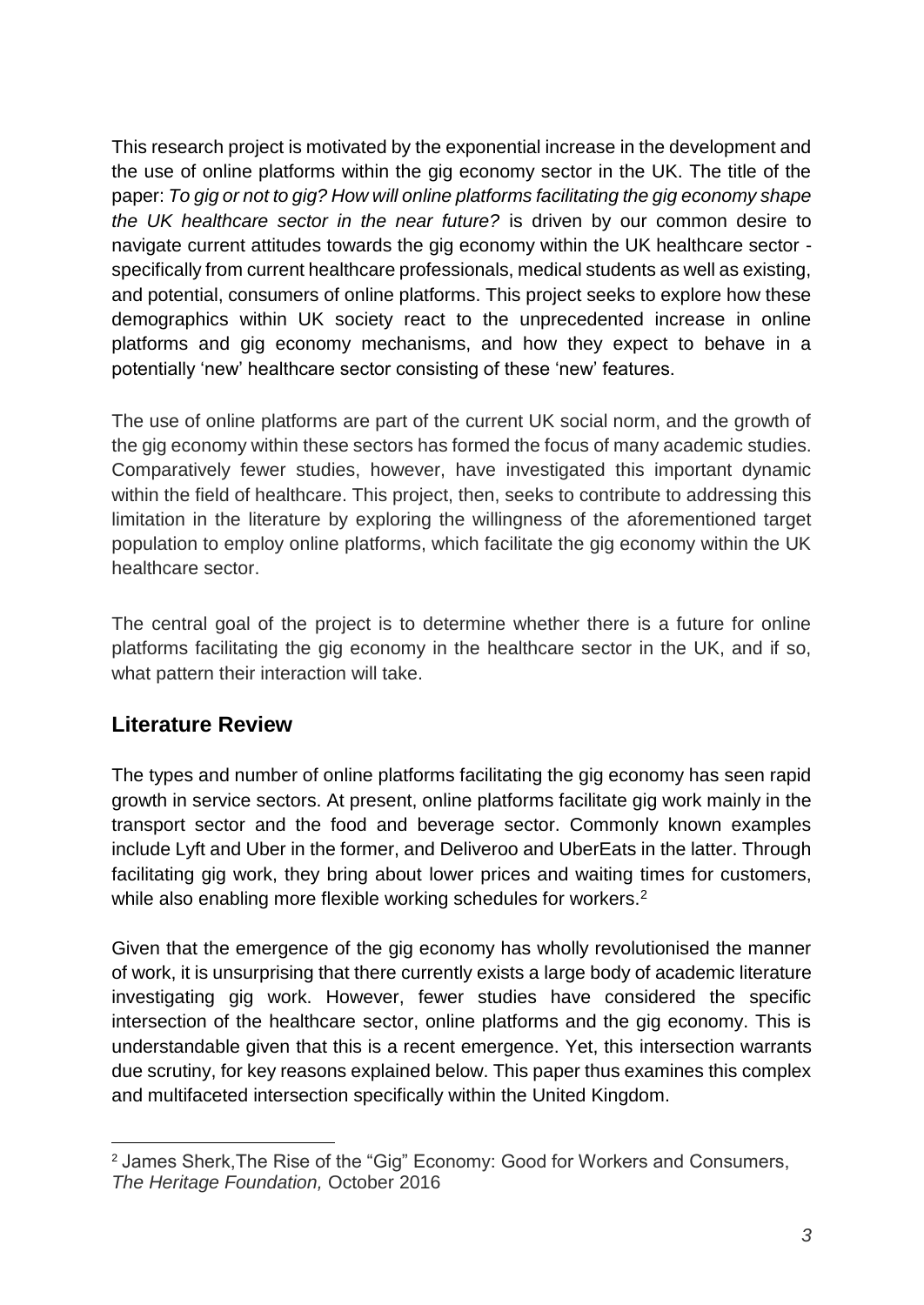The healthcare sector could potentially benefit from the gig economy staffing solution to help meet its staffing needs at a lower cost. Given the UK's ageing population, healthcare costs have been increasing, with projected annual increases in costs varying between 0.48% to 1.12% in the coming years. <sup>3</sup> This must be considered in conjunction with the fact that NHS funding from the UK government is predicted to decrease, specifically by 1.6% in real terms over the next 3 years.<sup>4</sup>Given that labor costs account for approximately 60% of spending in the healthcare sector<sup>5</sup>, this presents a significant area for cost reduction to tackle issues in funding. The incorporation of the gig economy in healthcare addresses this by enabling hospitals and healthcare providers to negotiate directly with healthcare professionals, thus lowering labor costs.

Temporary staffing is not a novel concept in healthcare. Hospitals have always relied on the services of per diem and travel professionals, such as agency nurses, physical therapists and locum tenens physicians.<sup>6</sup> However, such employment relationships traditionally have been facilitated by specialized job agencies that are slow and expensive. The incorporation of the gig economy into healthcare thus has the potential therefore to significantly reduce the fees charged by such pricey intermediaries. With a gig model, healthcare organizations would be able to hire a professional for certain periods of time based on their staffing needs. This enables providers to hire fewer fulltime staff while providing a pool of workers to tap into as needed and at a lower cost.

In addition, the gig economy staffing solution addresses the existing severe shortage in healthcare professionals within the sector, as well as a greater demand for flexible working patterns by these professionals. NHS hospitals, mental health and community providers currently report a shortage of more than 100,000 staff, representing one vacancy left unfilled in eleven posts.<sup>7</sup> The gig economy solution steps in by encouraging increased flexible participation, where gig healthcare workers can receive the flexibility and control of their schedule that is increasingly desired by healthcare professionals. This is supported by research into the underlying reasons behind the healthcare sector's current inability to encourage healthcare professionals to work. It has been found that healthcare professionals are increasingly finding flexible work options to be more attractive and lucrative. As of 2017, 16% of physicians reported

-

<sup>3</sup> Michael Caley, Khesh Sidhu, Estimating the future healthcare costs of an aging population in the UK: expansion of morbidity and the need for preventative care, *Journal of Public Health*, Volume 33, Issue 1, March 2011, Pages 117–122 4 Ibid, 2011.

<sup>5</sup>George Stoye, UK health spending, IFS Briefing Note BN201, *Institute for Fiscal Studies,* 2017

<sup>6</sup> Richard Lewis, Arturo Alvarez-Rosete, Nicholas Mays, How to Regulate Health Care in England? An International Perspective, *The King's Fund,* 2006

<sup>7</sup>Anon. Closing the gap: Key areas for action on the health and care workforce, *The King's Fund,* March 2019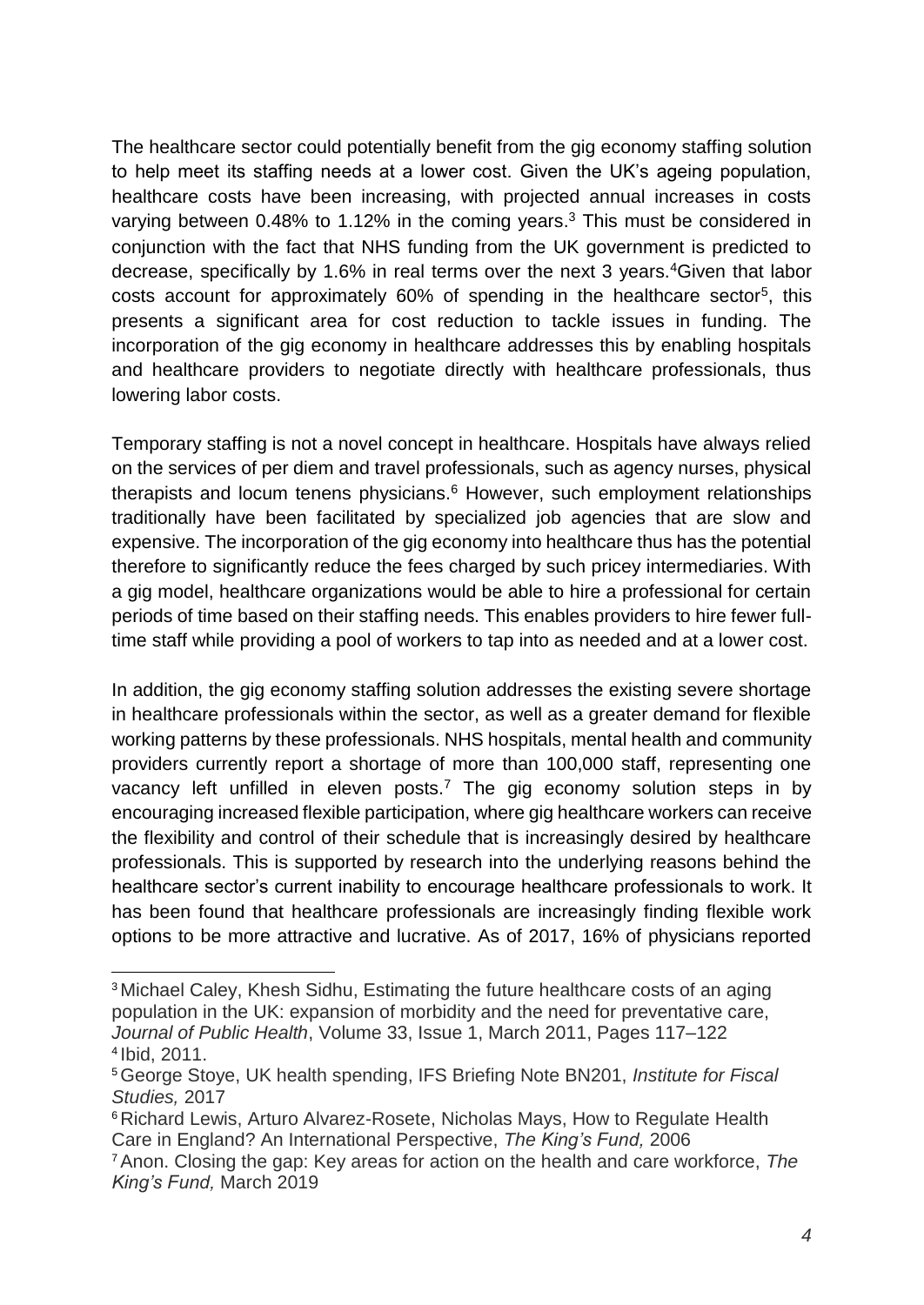plans to leave traditional, full-time, clinical employment in the next year. As healthcare consumption continues to grow and the percentage of millennials that make up the workforce rises, this trend is projected to increase 10-15% annually.<sup>8</sup> This therefore forms a compelling and integral argument for the incorporation of the gig economy staffing solution into the healthcare industry.

At present, there are a small but growing number of online platforms facilitating the gig economy in healthcare within America, such as Doctor On Demand, Enzyme Health. Within the UK, however, this number is much smaller. One of the largest platforms at present in the UK is Babylon Health, representing the main form of gig work within the healthcare sector. Babylon Health is a subscription mobile application that allows patients to have remote online consultations with doctors and health care professionals via text and video messaging.

This paper aims to investigate the attitudes of three main groups towards the incorporation of the gig economy into UK's healthcare sector, in an effort to advance academic understanding on this comparatively understudied topic. The attitudes of these 3 groups are necessary to understand if we are to fully comprehend the future of the UK healthcare sector, viability of E-health. These three main groups are current healthcare professionals, current medical students, as well as consumers of healthcare services.

## **Methodology**

-

Two surveys were used in conducting our research. We chose surveys as our main mode of data collection for its greater time efficiency and greater ease of collecting larger amounts of data. Google surveys were utilised due to its ease of navigation for respondents and extent of customization provided. Both surveys were designed to investigate the attitudes of the respondents towards incorporating the gig economy into the UK's healthcare sector (see *Appendix 1*).

The first survey is targeted at both healthcare professionals and medical students. Given that there currently already exists some online platforms facilitating gig work in the UK's healthcare sector, we aimed to retrieve information about the extent to which both groups are currently aware of these different existing online platforms, and the extent to which they would be willing to utilise them to conduct gig work in the future. In particular, there are 2 main forms of gig work within the healthcare sector that we investigated:

<sup>8</sup> James Buchan, Anita Charlesworth, Ben Gershlick, Ian Seccombe, Rising pressure: the NHS workforce challenge Workforce profile and trends of the NHS in England, *The Health Foundation,* October 2017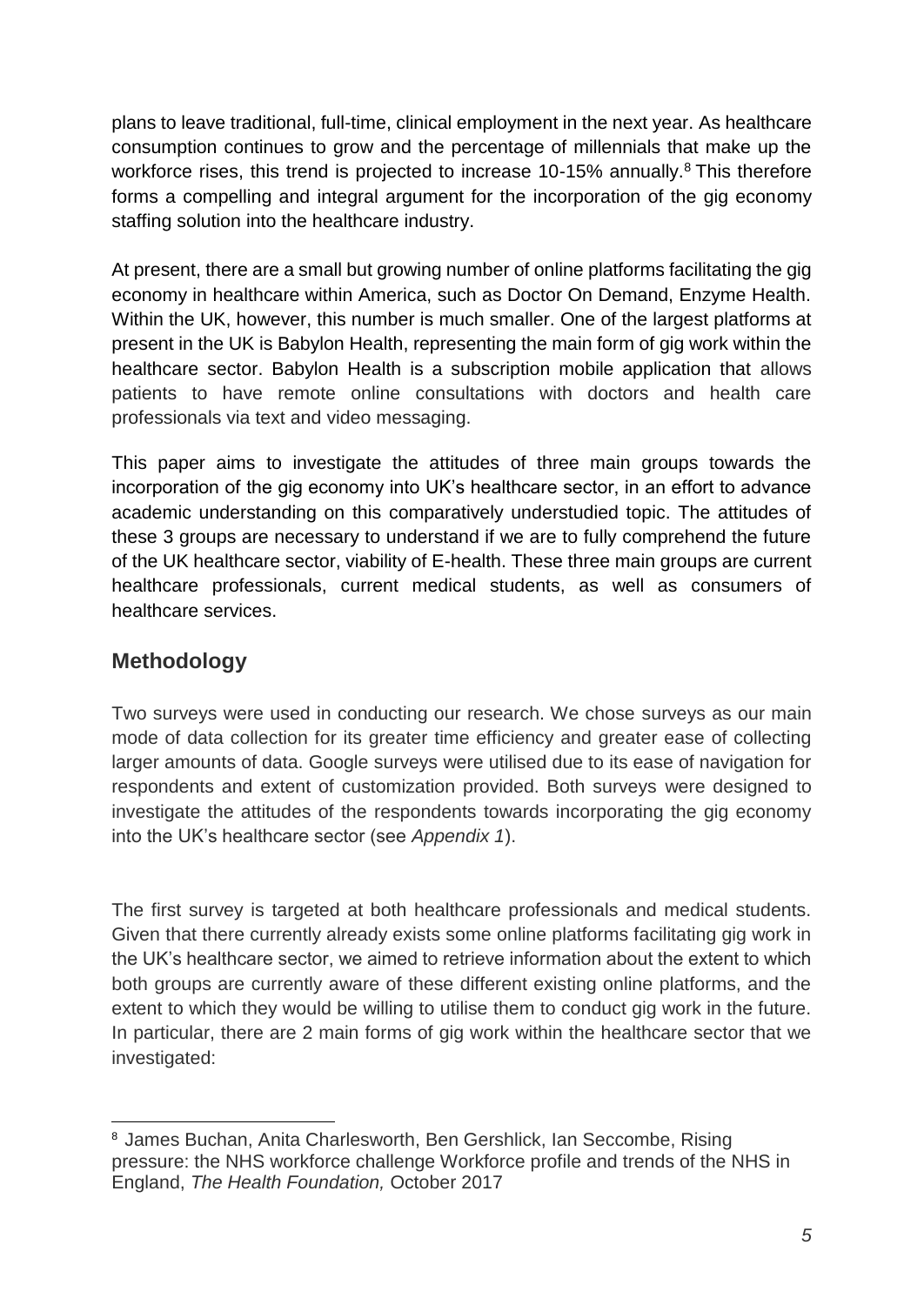- 1. Online medical consultations with GPs via text and video messaging. This is a form of gig work for GPs, as GPs are free to dictate their own working hours as desired.
- 2. Physicians undertaking gig work at understaffed healthcare organisations. This means that these physicians stand in temporarily in the place of the regular physician in the hospital or clinic when he is absent. This is also a form of gig work as such physicians take on gig work as per their availabilities and dictate their own working hours.

The second survey is targeted at consumers of the healthcare sector, in particular, we investigated attitudes towards the utilisation of the first form of gig work in healthcare outlined above- having online medical consultations with GPs via text and video messaging. This entailed retrieving data on whether or not consumers at large were willing to utilise this system, and further examining the extent to which they were willing to pay for this, considering that medical consultations under the NHS are, on the other hand, free of charge. The purpose of this is to further analyse the monetary feasibility of such a form of gig work.

## **Results and Analysis**

*For detailed visualisations, refer to Appendices 3 and 4.* 

### **Part 1: The Results**

The two surveys were completed by 40 respondents in total, of which 32 responses are from customers and 8 are from professionals and medical students. Evidently, given the time constraints, a key limitation is the number of respondents obtained. As such, findings based on small sample size cannot be understood as a full indication of the entire UK population.

Since consumers of healthcare vary in terms of socio-economic backgrounds as well as age groups, respondents of the surveys are expected to originate from diverse backgrounds in order for the surveys to be representative of the total population. However, given that the bulk of respondents were obtained by personally disseminating our surveys to those within our social network, it is unavoidable that most respondents would be of a certain age group or socio-economic bracket, for instance, undergraduate students. Therefore, it is advisable to treat these surveys as a representative of a restricted demographic - a pool of particular respondents from certain socio-economic background.

### *I. Consumers*

The survey for consumers covered people from 15 to 55+ age groups, and was dominated by 35 to 55, and 15 to 25 age intervals (see *Figure 1*). Deducing from this survey, it is found that approximately 60% of the respondents have not heard about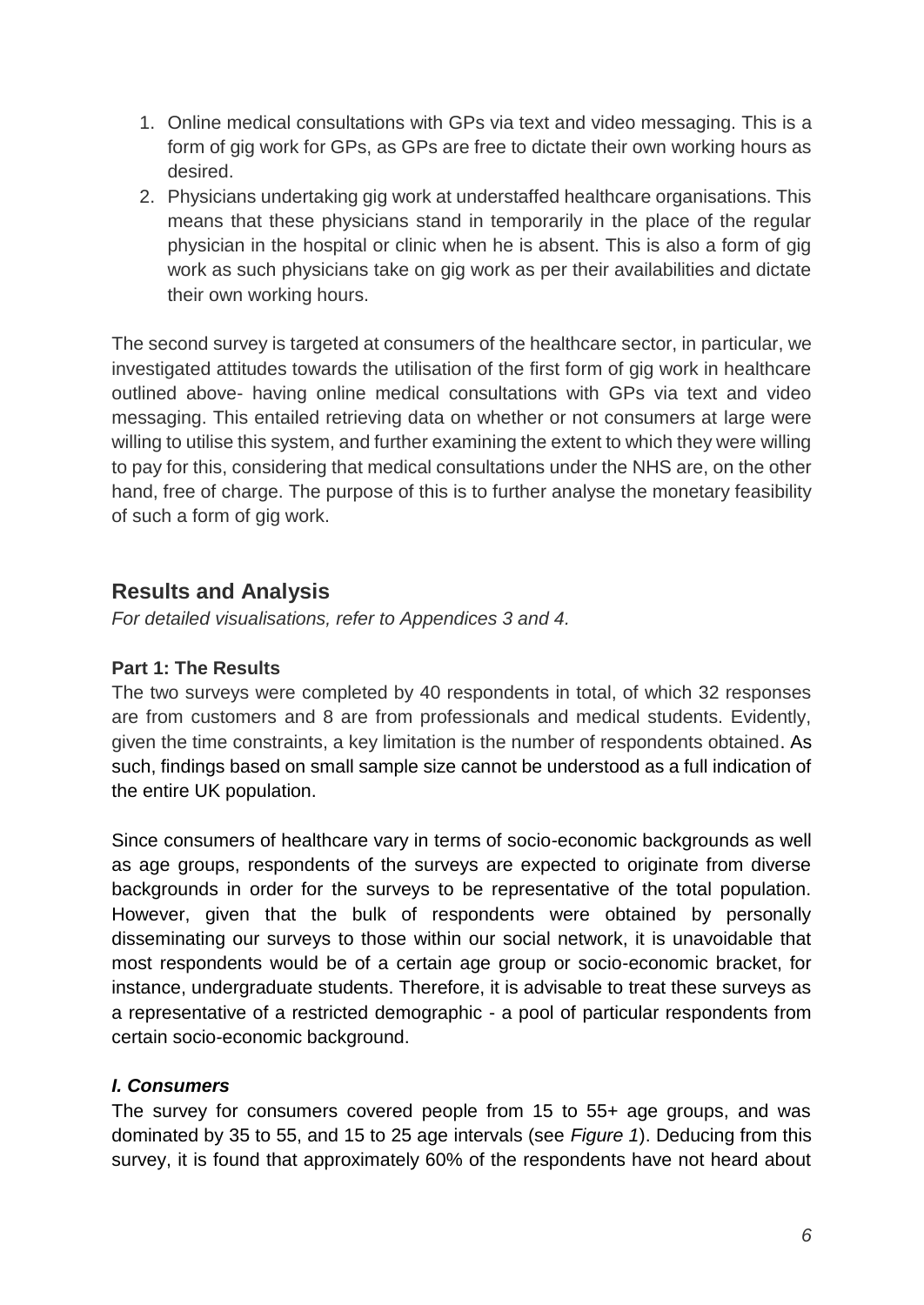E-Health online platforms, 75% of respondents have never used them (see *Figure 2*). Hence, the majority have not employed health-related online platforms, this thus reinforces the notion that it is presently not in the mainstream. Among those who used online platforms before, the most popular use was for basic research of illnesses (see *Figure 3*), an activity with which 75% of respondents have engaged.



*Figure 1 Consumers age groups*

#### *Figure 2 Consumers' Knowledge of Online Platforms*



*Figure 3 Consumers' usage of online platforms in the UK healthcare sector*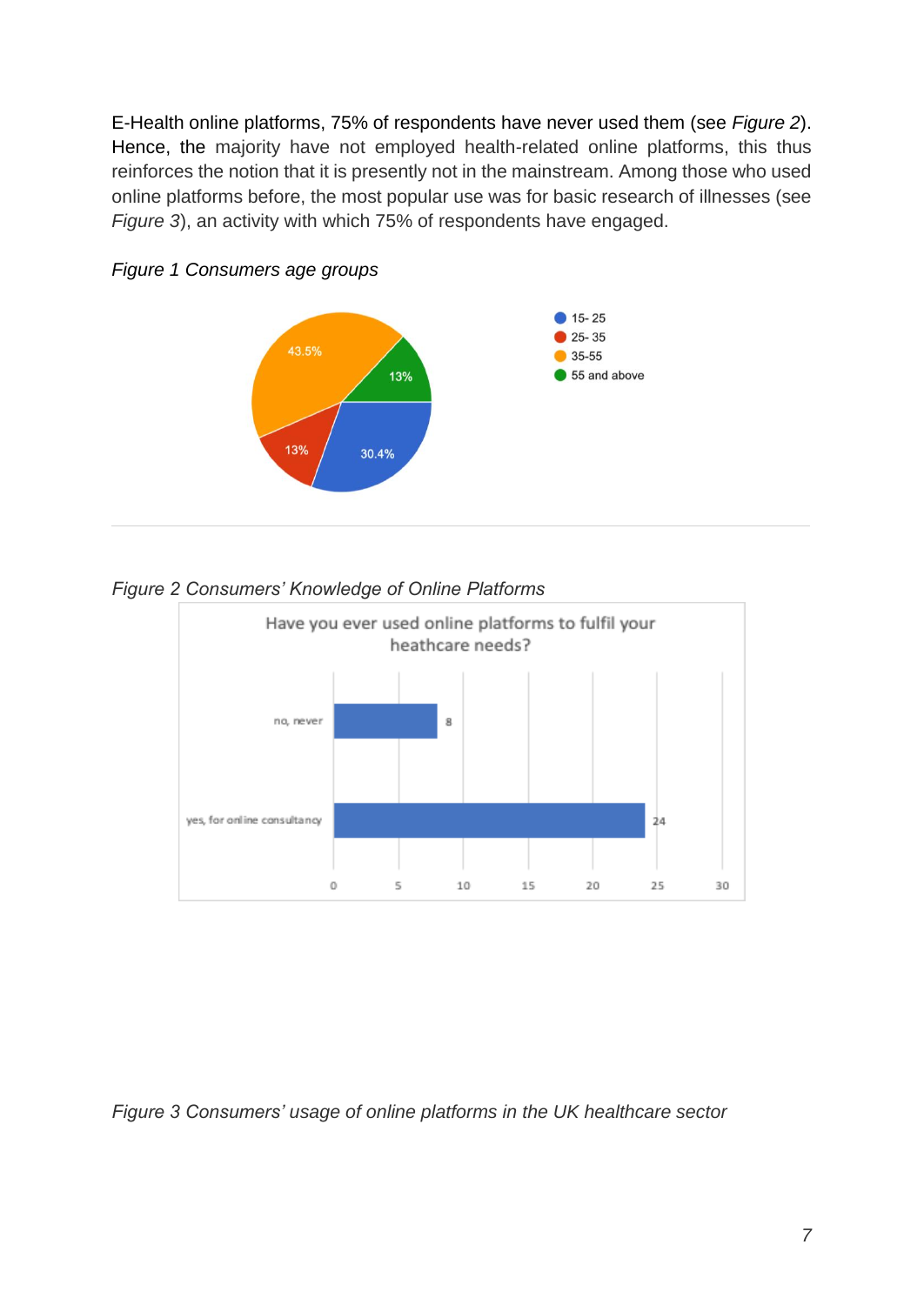

Two-thirds of consumers responded that they have never acknowledged presence of the gig economy within UK healthcare sector (see *Figure 4*). This is somewhat surprising, given the presence of related technology in other non-healthcare sectors, such as the transport industry and leisure industry.

*Figure 4 Consumers' awareness of the gig work in the UK healthcare sector*



It is also important to note that when respondents were asked about their willingness to pay for more efficient healthcare service, more than half of them were unwilling to do so. Furthermore, the significant percentage meant that consumers were only willing to pay the minimum amount. This indicates that 43% of respondents prefer to use the existing NHS system (see *Figure 5)* despite the current problems associated with the state-based healthcare system, which include long waiting times and severe understaffing.

*Figure 5 The willingness to pay for online consultations with reduced waiting time*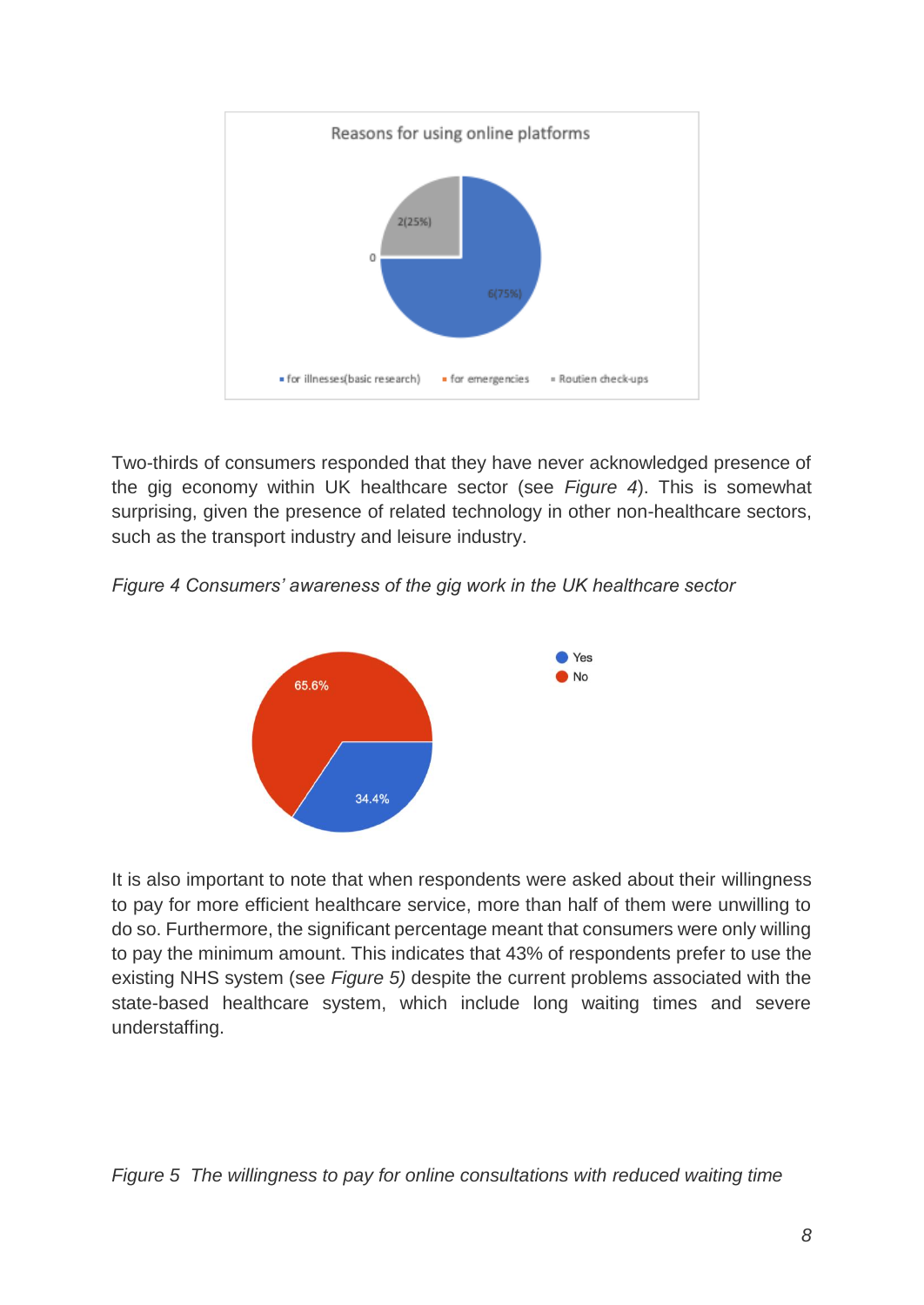

Finally, the consumer survey indicated that there is an interest in online platforms, and this strongly suggests that it is in line with the hypothesis of the paper. One of the respondents mentioned that *"it will be feasible because it will reduce the overcrowding in UK healthcare service and reduce the waiting time. This will increase the efficiency of healthcare services"* (see *Appendix 3*). However, the respondent further notes that the feasibility is subject to increased incentives of the NHS, and it must be *"regulated well."* 

### *II. Healthcare professionals and medical students*

The second survey revealed that healthcare professionals and medical students, were more aware of gig work in the healthcare sector. Though again, only 25% of our respondents have used online platforms before(see *Figure 7)*, twice as many respondents have heard about the gig economy within the healthcare sector, at a proportion of 62.5%, compared to responses received from customers survey. (see *Figure 4 and Figure 8*).



*Figure 7 Professionals and Medical Students' usage of online platforms* 

*Figure 8 Professionals and Medical Students' awareness of the gig work in the UK healthcare sector*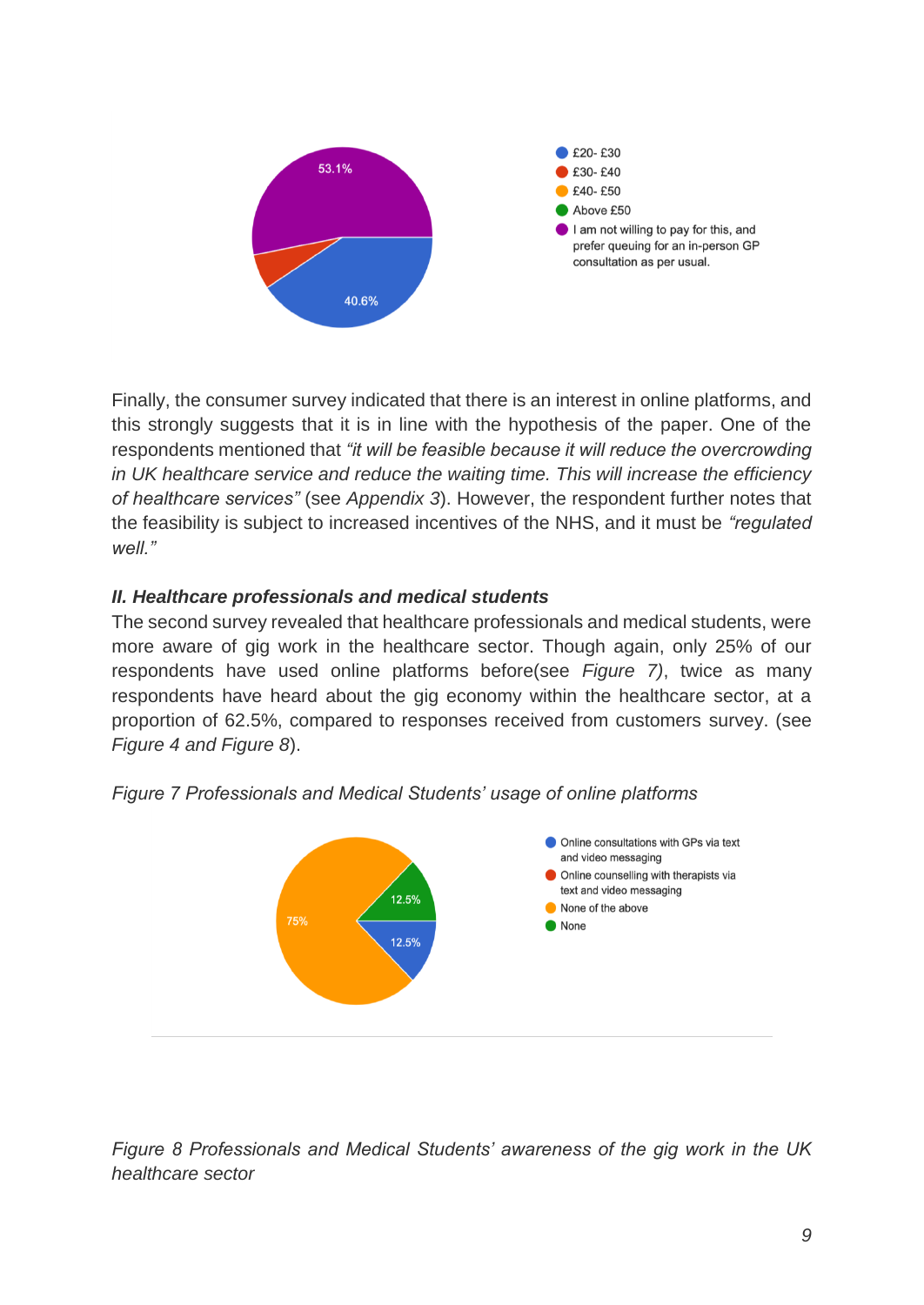

In terms of employment, 62.5% of the respondents would be willing to use the platforms as part of their part-time work . Whilst 50% of them would never take it as a full-time job, and hence, 25% of them would either refuse, or be unwilling, to use the platforms as part of their full-time job (*see Figure 9 and Figure 10*). Main reasons include the lack of stability within gig economy, for instance one respondent replied, *"I want the additional income but i also want stability and benefits of traditional pay".*  However, one of the respondents stated that it should be subject to further regulation, as it can be viewed as *"an unsafe practise"* with *"fewer benefits"* for employees.



*Figure 9 & 10 Usage of platforms by Professionals and Medical Students*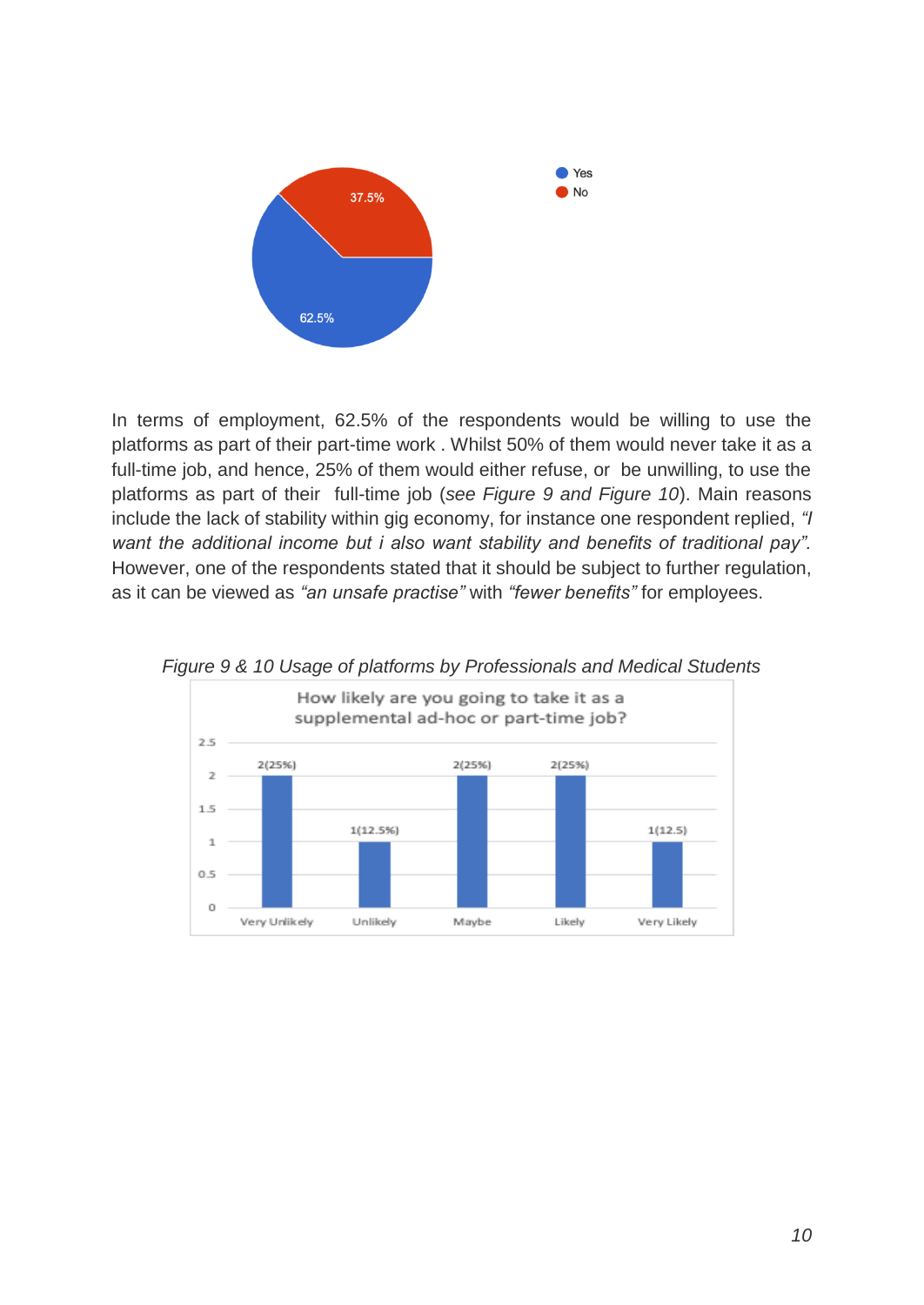

### *III. The Proposed Model*

There is a positive outlook on the future of E-Health and the associated online platforms. Consumers have shown strong interest in using online platforms, with half of them willing to pay for the services, whilst medical professionals have shown that they are willing to be employed in the gig economy to earn extra income, on a parttime basis. From the findings, an original, proposed business model is extrapolated (see *Figure 12*).



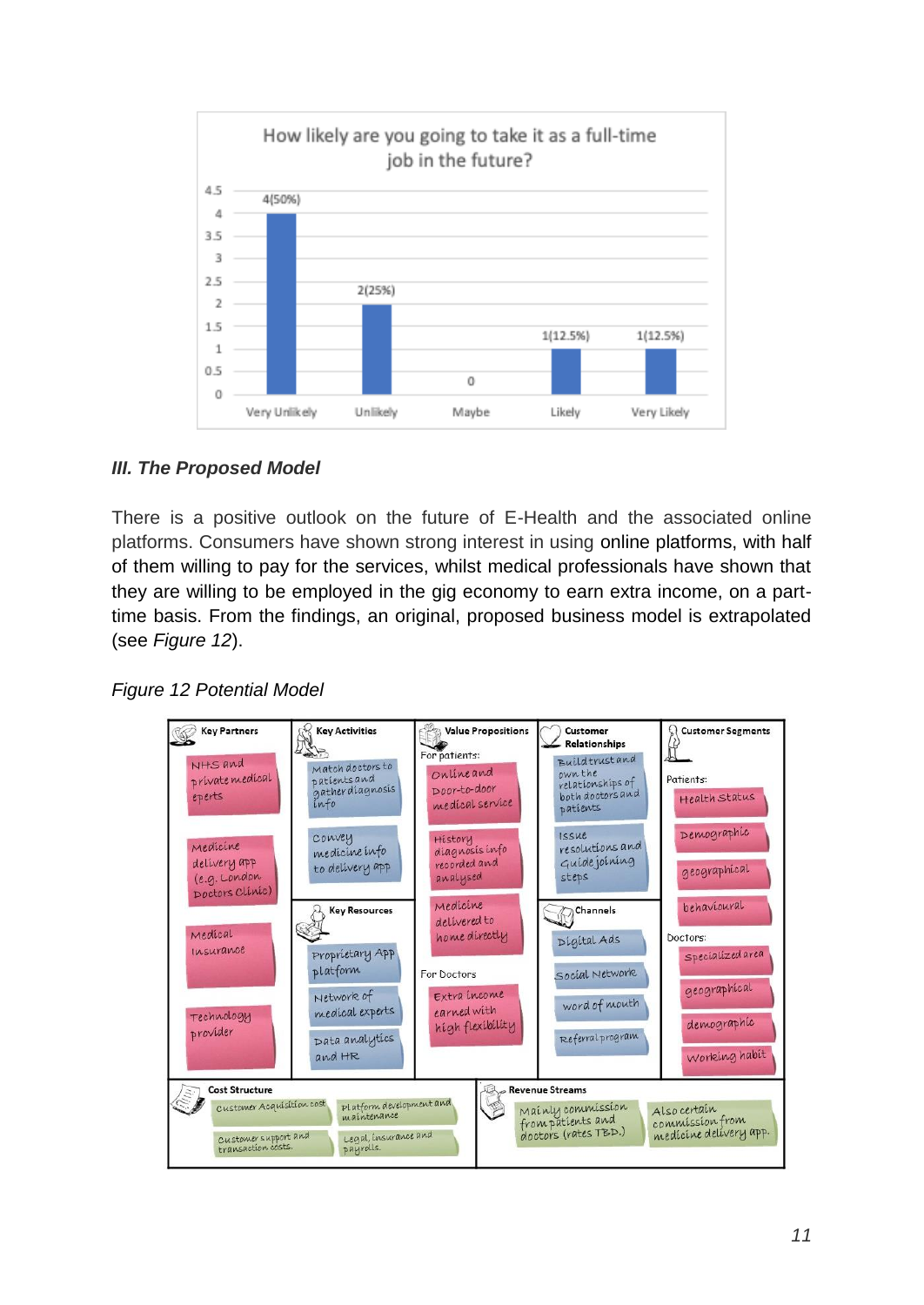The working mechanism of the model can be split into two parts:

- 1. Online chats between doctors and patients. This method could reduce time costs for patients, as patients could have consultations at home. Since doctors offer services on a part-time basis, extra money needs to be charged to incentivise doctors to provide services, whilst consumers would be willing to pay at least 20 pounds per diagnosis. However, the limitation to this method is that doctors could only make judgements based on the information provided by patients. There could be a large extent of information bias in this case. Thus, feasible applications of these methods are common illnesses such as cough and laryngitis<sup>9</sup>.
- 2. Door-to-door services could come into play when face-to-face checks are needed. After confirming the basic status of patients, doctors could offer doorto-door services. This not only allows doctors to increase the precision and accuracy for the diagnosis, but it is also more convenient for the patients, as it is now possible to see a General Practitioner at home. The difference between the second approach with the previous one is that it may require a higher price to incentivise doctors. As such services are much more costly due to the travel time costs.

Overall, this proposed business model can potentially segment the market into two groups - based on their different elasticities of demand. The group with more elastic demand corresponds to the first video doctors approach, as it is cheaper and more flexible, but has more limitations on the accuracy of the diagnosis due to limited information. The group with more inelastic demand would be more likely to choose the second door-to-door approach. Though more expensive, the offer from services doctors would have better quality, and higher accuracy towards diagnosis and further treatment. This paper also raises the limitations of the model and their corresponding potential solutions. (see *Appendix 2*)

## **Part 2: Analysis**

### *(i) Government Regulation and the Gig Economy*

The surveys have indicated that the emergence of gig economy, in the UK Health sector, is feasible from a social perspective. However, as indicated by number of respondents, there are numerous risks that relate to the E-Health practices, such as doctors qualification and job security. Therefore, any further development, within the UK healthcare system, should be accompanied by government regulations. Doctors qualifications must be verified through accredited public institutions such as the GMC. Most importantly, the job security of doctors should be ensured. Even though most respondents see their participation in the gig economy on the part-time basis, should

<sup>-</sup>9Video Doc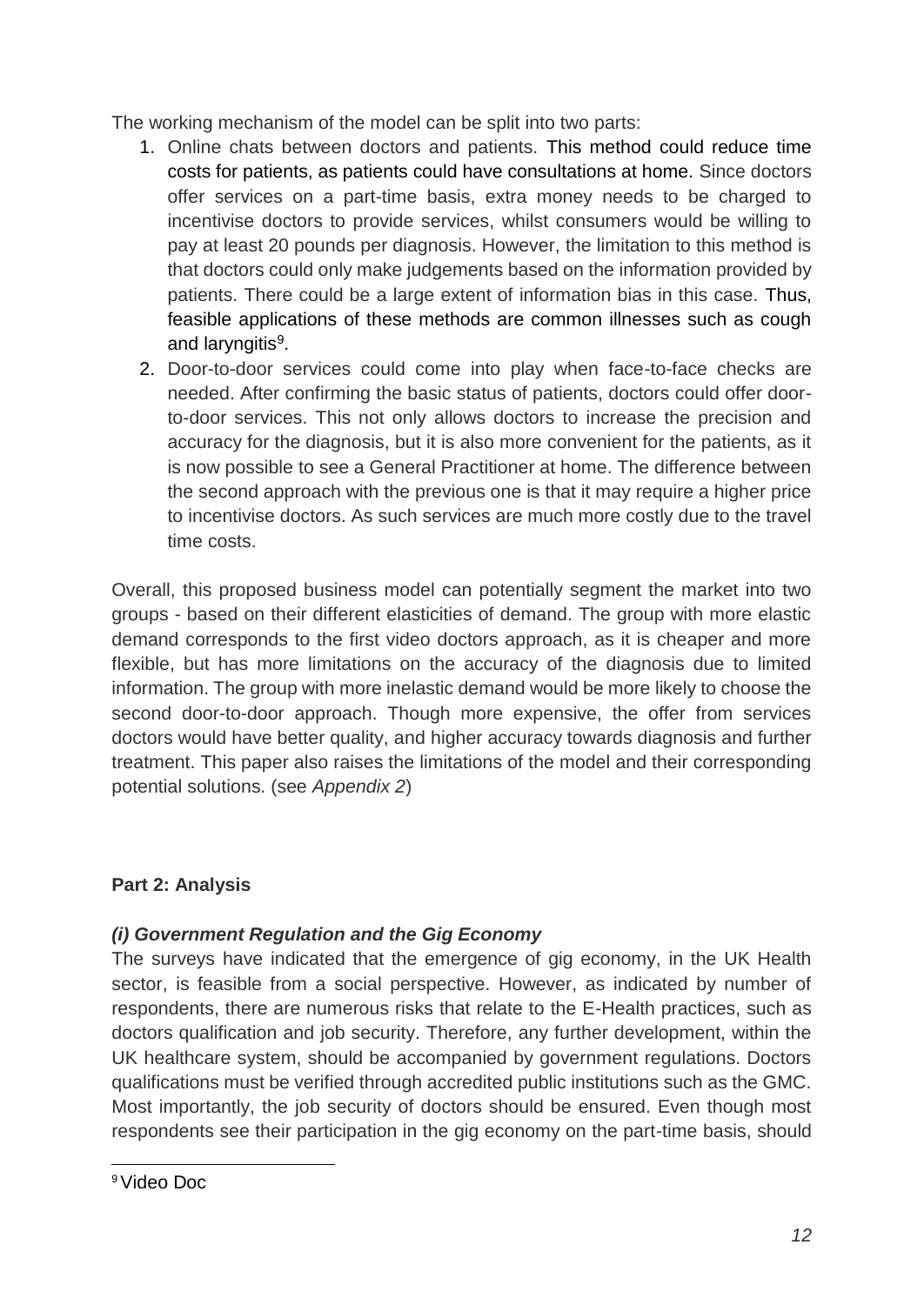they wish to undergo a full-time employment their employee status must be recognised.

The emergence of the gig economy was driven by the development of technologies mostly through the use of new apps and digital platforms. They provided potential employees with wider choice of employment options; however, working opportunities came at their own expense. New business models for on-demand services has prompted debate of whether new classification of workers should emerge. Originally, workers were classified either as employees, or independent contractors.

However, Marl Warner suggests that there should be a new category *"that allows for both flexibility and worker protections."*<sup>10</sup> There should be a new, third category that ensures workers receive certain benefits, whilst being independent contractors, for tax purposes.<sup>11</sup> Existing regulations that protects employees, consumers and other demographics have not been adapted to 21st-century businesses. There are increasing regulatory conflicts, for instance, the Uber employment rights dispute<sup>12</sup>. In the recent case of *Uber BV v Aslam*<sup>13</sup> the court upheld that Uber employees have the status of workers, and as such are entitled to minimum wages and holiday pay.

Today's government regulations vary tremendously across jurisdictions, and are the number one source of the complexity that global businesses face. Hence, the main struggle for gig economy within the UK health sector would be to comply with superregulation, which is not there yet<sup>14</sup>

#### *(ii) Positive Incentives*

Online platforms will have a greater presence in the UK healthcare system, only if they are incentivised. Our results suggest that doctors desire a financial incentive in order to provide their services as part of the gig economy, with 75% stating that they must be paid 110% or greater than their standard pay. Each appointment costs the NHS £30<sup>15</sup> on average, assuming ~60% of this is paid to the GP (£18) then £19.80 (18x1.1) needs to be paid per consultation in order to incentivise GPs to participate in the gig economy according to our results. This may be paid entirely by the consumer as around half were willing to pay £20 or greater for an expedited consultation. However given that gig working in healthcare is likely to be associated with costs over above those associated with traditional work i.e. travel and insurance it is likely that the cost

-

 $10$  p45 Ralph Levy Jr "Impact of the Gig Economy on Legal Classification of Health Care Workers" Journal of Health Care Compliance March-April 2019

 $11$  Ibid, p.46.

 $12$  Gillian Kereldena Hadfield, "Rules for a Flat World: Why Humans Invented Law and how to Reinvent it for a Complex Global Economy" Oxford University Press, 2017

<sup>&</sup>lt;sup>13</sup> Uber BV v Aslam [2018] EWCA Civ 2748

<sup>&</sup>lt;sup>14</sup> Gillian Kereldena Hadfield, "Rules for a Flat World: Why Humans Invented Law and how to Reinvent it for a Complex Global Economy" Oxford University Press, 2017

<sup>&</sup>lt;sup>15</sup> Missed GP appointments costing the NHS Millions, NHS, 2019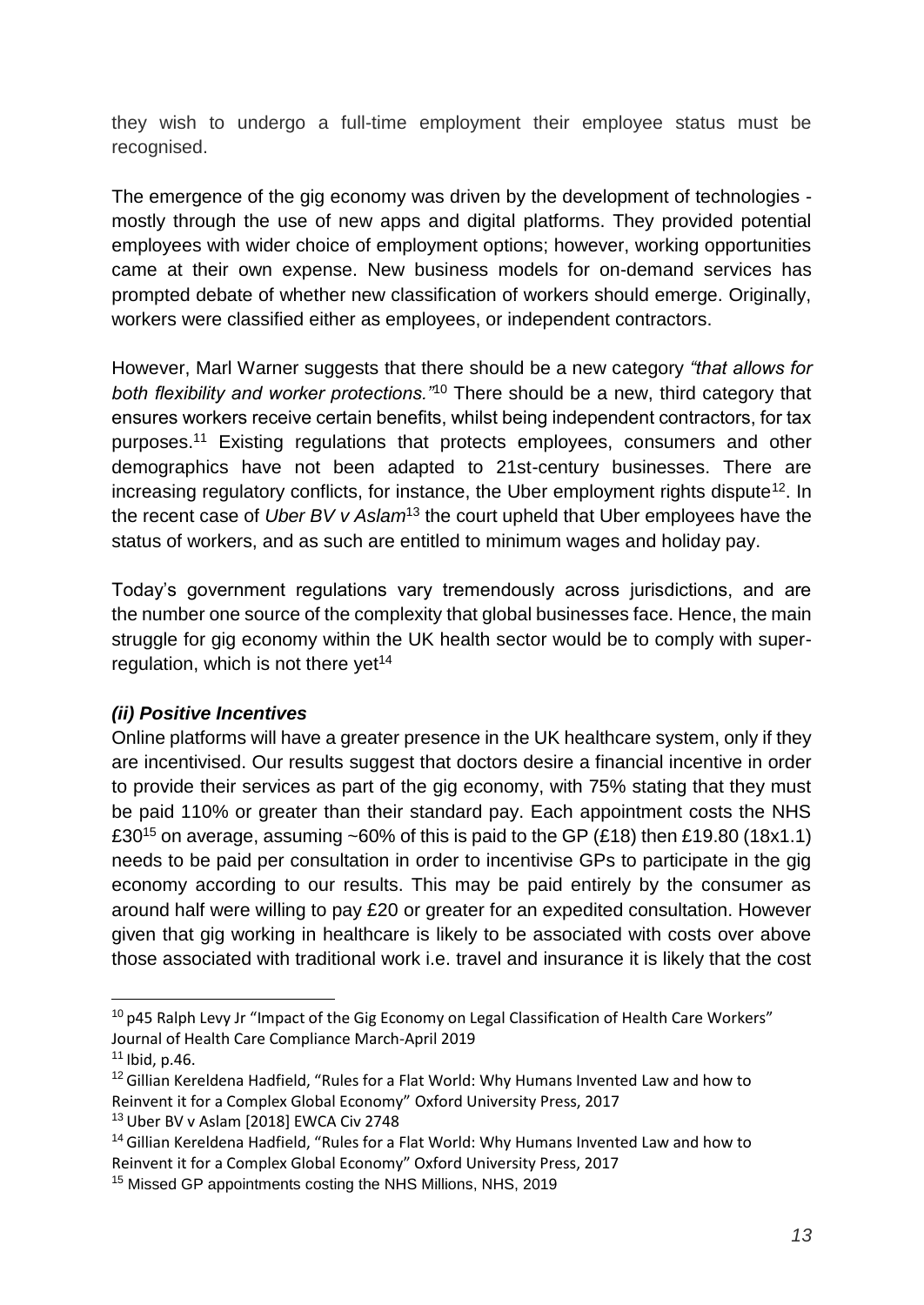to the doctor will be greater and therefore an additional commission or subsidy from the NHS may be required to cover this. Our study therefore indicates a gig economy model facilitated by an online platform is feasible from a unit economics perspective.

## **Conclusion**

So, to gig or not to gig? From our analysis primarily conducted through surveys, this research paper has found that there is a potential for the development of the gig economy within the UK healthcare sector in the near future. Following the investigation, there are positive attitudes towards E-Health from healthcare professionals, medical students and consumers currently residing in the UK. However, the extent of integration of the gig economy into the healthcare sector is almost certainly subject to government regulation and positive incentives. The proposed model reflects how the gap between NHS and private online platforms can be narrowed through the demand side and supply side mentioned in this paper.

It is recognised that this research lacks detailed information due to limited representative sample and time constraints. Given more time, and greater access to the medical professional network, more comprehensive results could be achieved.

On a final note, given the rapid technological advancements and the widespread expansion of the gig economy, it is very likely that gig work will be introduced into the UK healthcare sector. Hence, we believe that the answer is *'to gig'*, and we are optimistic that this will happen in the near future.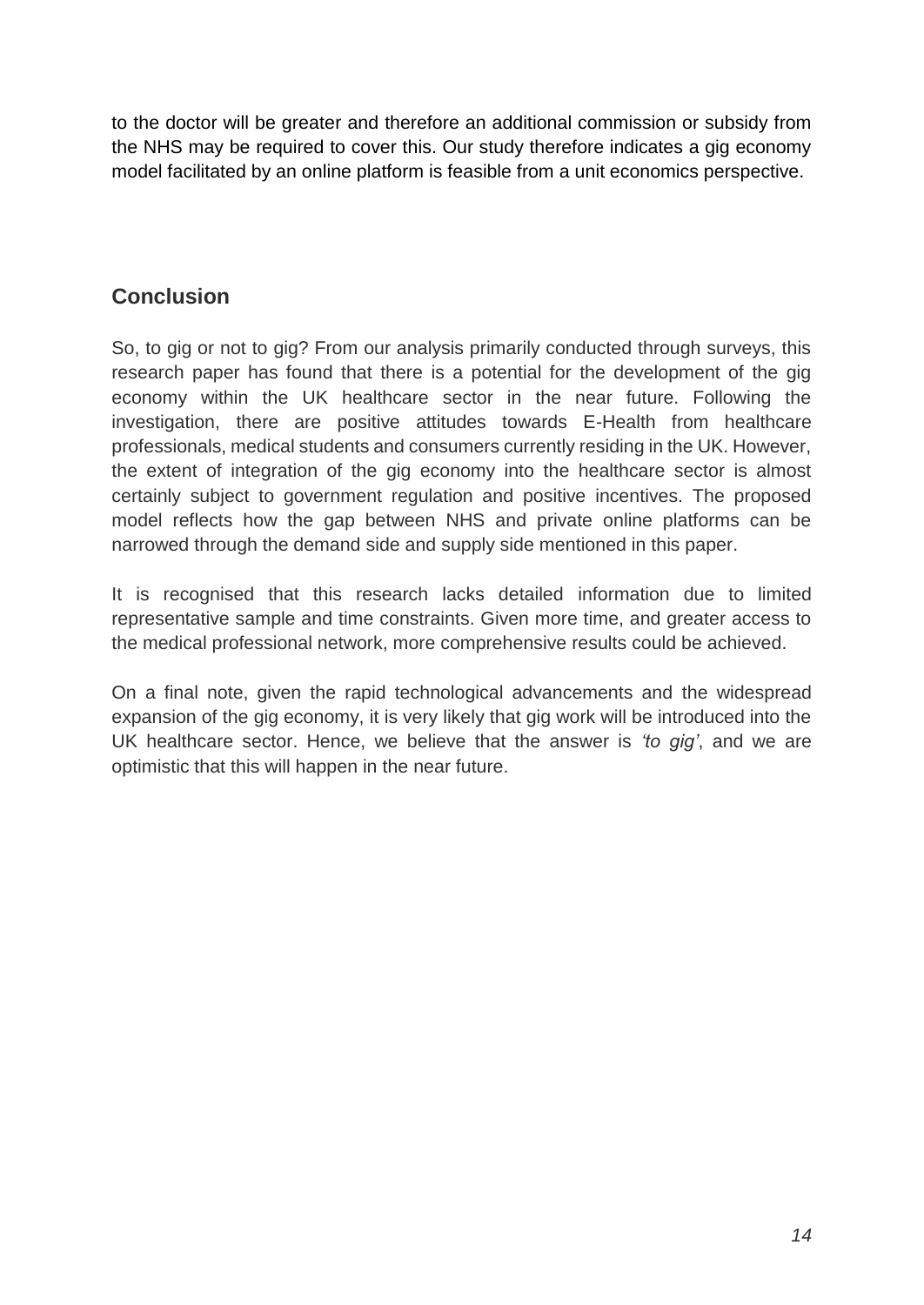## **Bibliography**

Anon. Closing the gap: Key areas for action on the health and care workforce, *The King's Fund,* March 2019

General Medical Council.(n.d.). *List of Registered Medical Practitioners.* Retrieved from <https://www.gmc-uk.org/>

George Stoye, UK health spending, IFS Briefing Note BN201, *Institute for Fiscal Studies,* 2017

Gillian Kereldena Hadfield, "Rules for a Flat World: Why Humans Invented Law and how to Reinvent it for a Complex Global Economy" *Oxford University Press*, 2017

James Buchan, Anita Charlesworth, Ben Gershlick, Ian Seccombe, Rising pressure: the NHS workforce challenge Workforce profile and trends of the NHS in England, *The Health Foundation,* October 2017

James Sherk, The Rise of the "Gig" Economy: Good for Workers and Consumers, *The Heritage Foundation,* October 2016

Michael Caley, Khesh Sidhu, Estimating the future healthcare costs of an aging population in the UK: expansion of morbidity and the need for preventative care, *Journal of Public Health*, Volume 33, Issue 1, March 2011, Pages 117–122,<https://doi.org/10.1093/pubmed/fdq044>

Missed GP appointments costing the NHS Millions, NHS, 2019, <https://www.england.nhs.uk/2019/01/missed-gp-appointments-costing-nhs-millions/>

Ralph Levy Jr "Impact of the Gig Economy on Legal Classification of Health Care Workers" *Journal of Health Care Compliance* March-April 2019

Richard Lewis, Arturo Alvarez-Rosete, Nicholas Mays, How to Regulate Health Care in England? An International Perspective, *The King's Fund,* 2006

VideoDoc.(n.d.). *Most commonly treated diseases.* Retrieved from <https://www.videodoc.co.uk/illnesses/>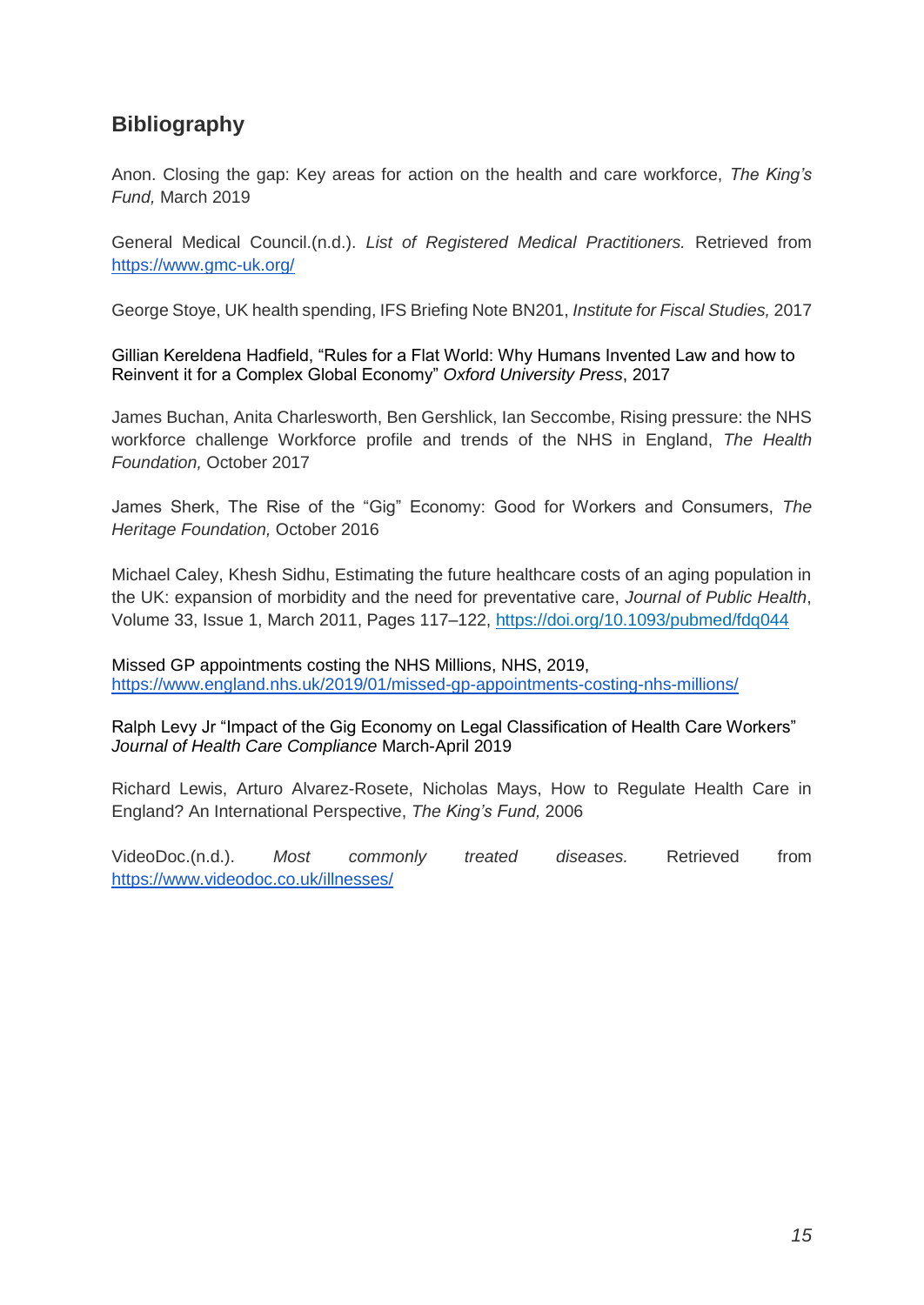## **Appendix 1**

In total, 3 main groups were surveyed: Current healthcare professionals, current medical students, and consumers of healthcare services. The aims of surveying each group are:

1. To find out the attitudes of healthcare professionals already in the industry towards undertaking gig work themselves in the near future. This provides an understanding of the readiness of the current healthcare sector towards incorporating the gig economy's working style.

2. To find out the attitudes of current medical students towards undertaking gig work when they enter the healthcare sector in the near future. This provides an understanding of possible future perceptions by would-be healthcare professionals and sheds light on the readiness of the future healthcare sector towards incorporating the gig economy's working style.

3. To find out attitudes of consumers of the healthcare service towards utilising gig services in healthcare. This enables us to project possible demand for such gig services, and further reconcile this demand with the supply of such services using points 1 and 2 above in order to examine the feasibility of incorporating gig services into healthcare.

# **Appendix 2**

Limitations of the proposed model and potential corresponding solutions.

However, limitations still exist. Several main issues raised by respondents in the surveys need to be taken into account when implementing this proposed business model. Potential solutions are as follows:

- 1. Doctors' qualification verification: Since it is an online platform, patients feel less certain of the qualification of doctors, compared to doctors present in hospitals. For example, one respondent said *"adequate checks need to be in place to ensure security and safety of advice given".* In this case, the solution is split into 3 parts. (i) Firstly, each individual doctor needs to complete a list of basic information to establish their profile and facilitate the building of trust (ii) Secondly, the rating system would enable the market mechanism to function, allowing the doctors with better service quality to be selected by the patients. (iii) Thirdly, providing an approach that allows the patients to directly verify the doctors' identity. GMC<sup>16</sup> offers a search engine for the full list of registered medical practitioners in uk. Hence, patients could be able to verify the doctors' identity directly.
- 2. Safety issues: when the doctors go to patients' home, a security risk to both doctors and patients is imposed. Regarding this issue, doctors need to be well-

<sup>-</sup>16General Medical Council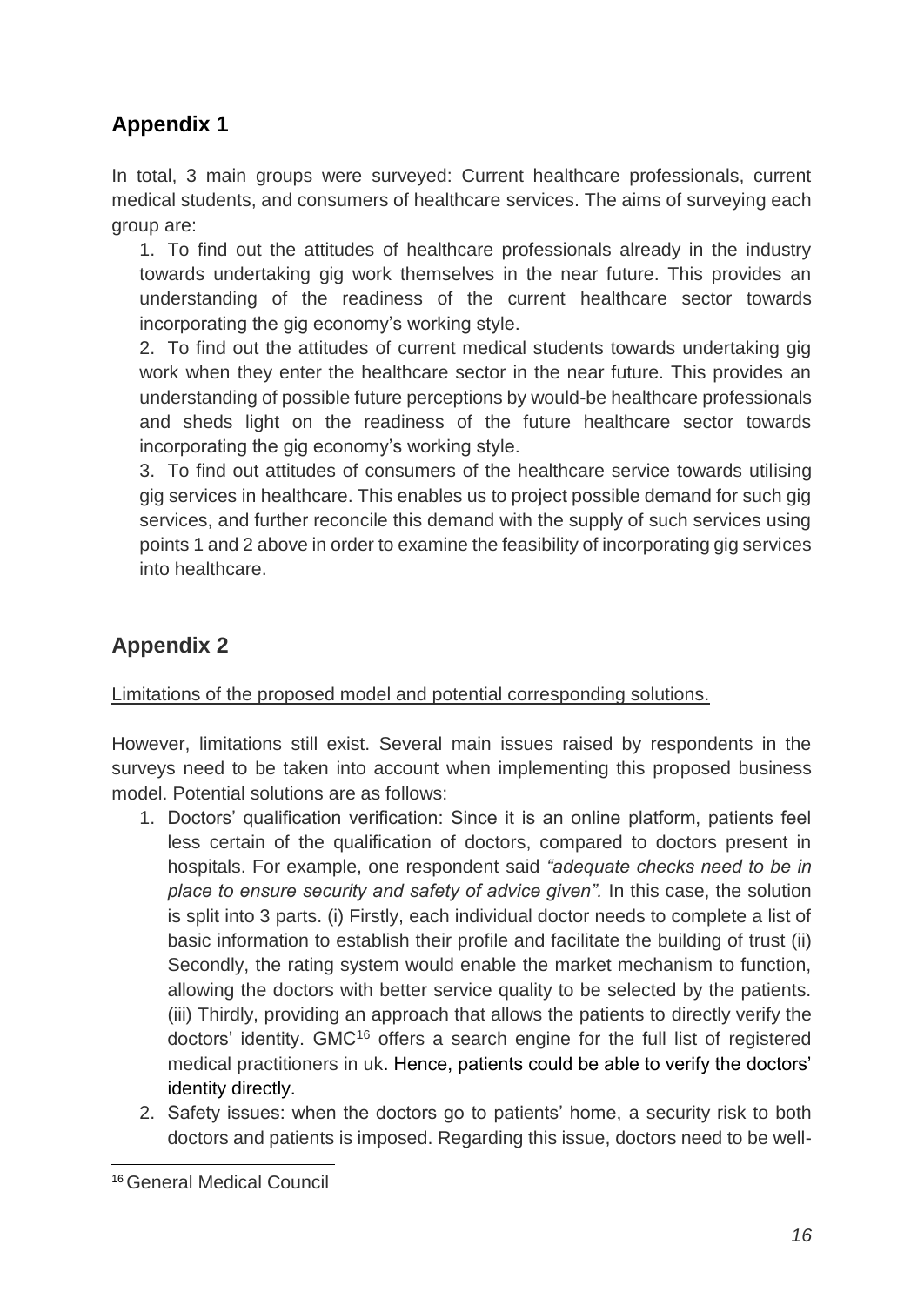trained before they offer door-to-door services. Furthermore, a full record of service including patients' address, time of diagnosis, results and prescriptions need to be updated, and uploaded, in order to be tracked if something has gone wrong. This data also needs to be stored securely in accordance with regulation and protected against cyber threats.

This model is a contribution to the existing literature, and it can allude to the notion that healthcare professionals, medical students and consumers would be able to use online platforms synchronously, to deliver healthcare services as well as to receive services in the future.

# **Appendix 3**

Survey for Consumers

*Incorporating the Gig Economy into Healthcare - Consumers*

*Q1: Have you heard of the following types of online platforms used in the UK healthcare sector? Please select as many as applicable. \**

- *Matching of patients and GPs for online medical consultations via text and video messaging (Examples: Babylon GP, VideoDoc)*
- *Matching of patients and therapists for online counselling via text and video messaging (Example: Talkspace)*
- *Matching of understaffed NHS healthcare organisations and physicians undertaking gig work. This means that these physicians stand in temporarily in the place of the regular physician in the hospital or clinic when he is absent. (Examples: SwiftLocum, AppLocum, Lantum, BookAMed)*
- *None of the above*

*Q2: Have you personally used any of the following types of online platforms to fulfil your healthcare needs? Please select as many as applicable. \*For "Others", please state clearly the type of platform used.* 

- *Online consultations with GPs and/or qualified doctors via text and video messaging*
- *Online counselling with therapists via text and video messaging*
- *I have not used any health- related online platforms*
- *Other:*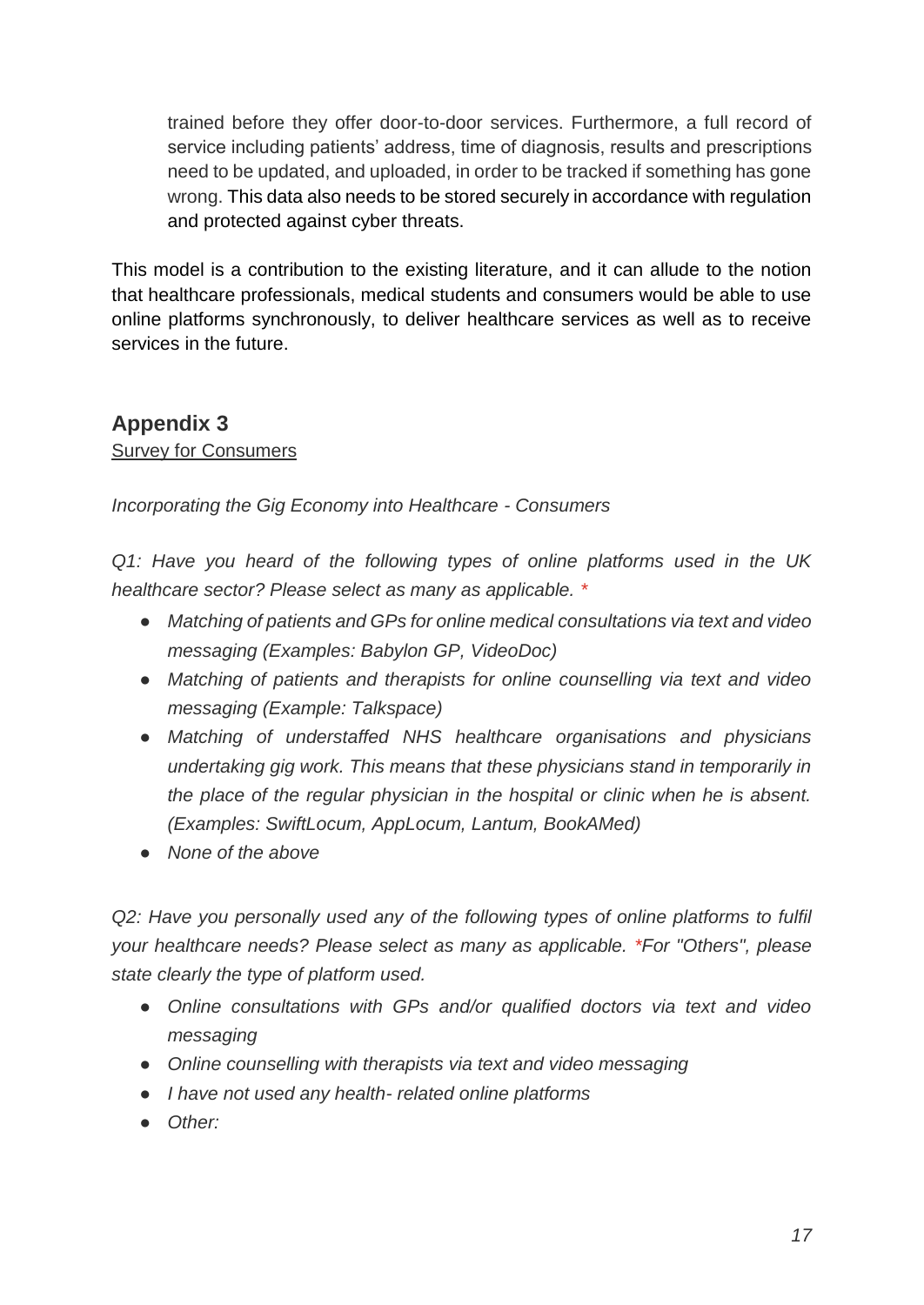*Q3: If you have answered yes to the above, what were your reasons for using the online platform? Please select as many as applicable. \*For "Others", please clearly state the reasons involved.* 

- *For medical emergencies or accidents*
- *For illnesses*
- *For routine medical check-ups*
- *Not applicable- I answered "No" to Q2*
- *Other:*

*Q4: How often do you use health-related online platforms or mobile applications to fulfil your healthcare needs? \**

- *Always*
- *Often*
- *Sometimes*
- *Never*
- *Not sure*

*Q5: Have you heard of gig work within the UK healthcare sector? \**

*Gig work within the healthcare sector is defined as independent "freelance" physicians taking on temporary jobs or short-term jobs. Unlike traditional full-time employment, gig physicians take on and leave temporary positions in clinics or hospitals based on their own availabilities and thus enjoy greater flexibility in their schedules. Analogous gig work in other sectors include Uber drivers or Deliveroo riders.*

- *Yes*
- *No*

*There currently are online platforms matching patients and GPs for online medical consultations via text and video messaging. This is a form of gig work for GPs, as GPs are free to dictate their own working hours as desired.*

*Q6: GP consultations on the NHS in the UK are free. However, a certain waiting time is involved. Imagine you are down with a serious cough. How much would you be willing to pay for the same medical consultation with an equally qualified GP, with the only difference being that this consultation is online and thus significantly reduces your waiting time? \**

● *£40- £50*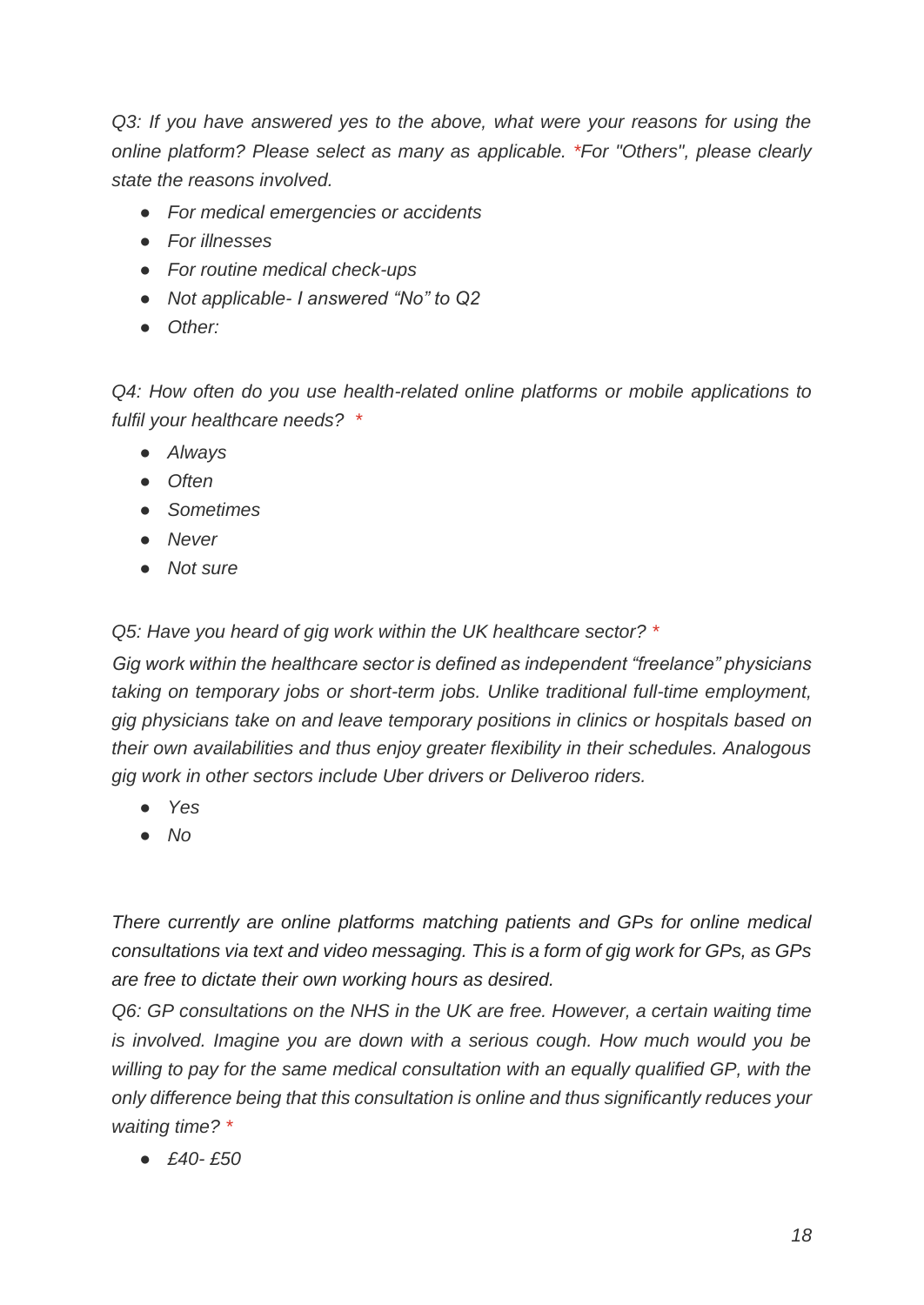- *I am not willing to pay for this, and prefer queuing for an in-person GP consultation as per usual*
- *Above £50*
- *£20- £30*
- *£30- £40*

*Q7: If you have answered above that you are not willing to pay for and use this system to fulfil your healthcare needs, what are the reasons why? Please select as many as applicable. For "Others", please state your reasons clearly.*

- *I prefer using the free NHS system rather than paying for a GP consultation*
- *I am unsure if this system provides reliable and qualified GPs*
- *I believe it may be difficult to navigate and use this online system*
- *Not applicable- I answered above that I am willing to pay*
- *Other:*

*Q8: What is your opinion on incorporating gig work into healthcare? Do you believe doing so is feasible in the future? Please explain briefly. \**

## **Appendix 4**

#### Survey for Healthcare Professionals and Medical Students

*Incorporating the Gig Economy into Healthcare - Healthcare Professionals and Medical Students* 

*Q1. Have you heard of the following types of online platforms used in the UK healthcare sector? Please select as many as applicable. \**

- *Matching of patients and GPs for online medical consultations via text and video messaging (Examples: Babylon GP, VideoDoc)*
- *Matching of patients and therapists for online counselling via text and video messaging (Example: Talkspace)*
- *Matching of understaffed NHS healthcare organisations and physicians undertaking gig work. This means that these physicians stand in temporarily in the place of the regular physician in the hospital or clinic when he is absent. (Examples: SwiftLocum, AppLocum, Lantum, BookAMed)*
- *None of the above*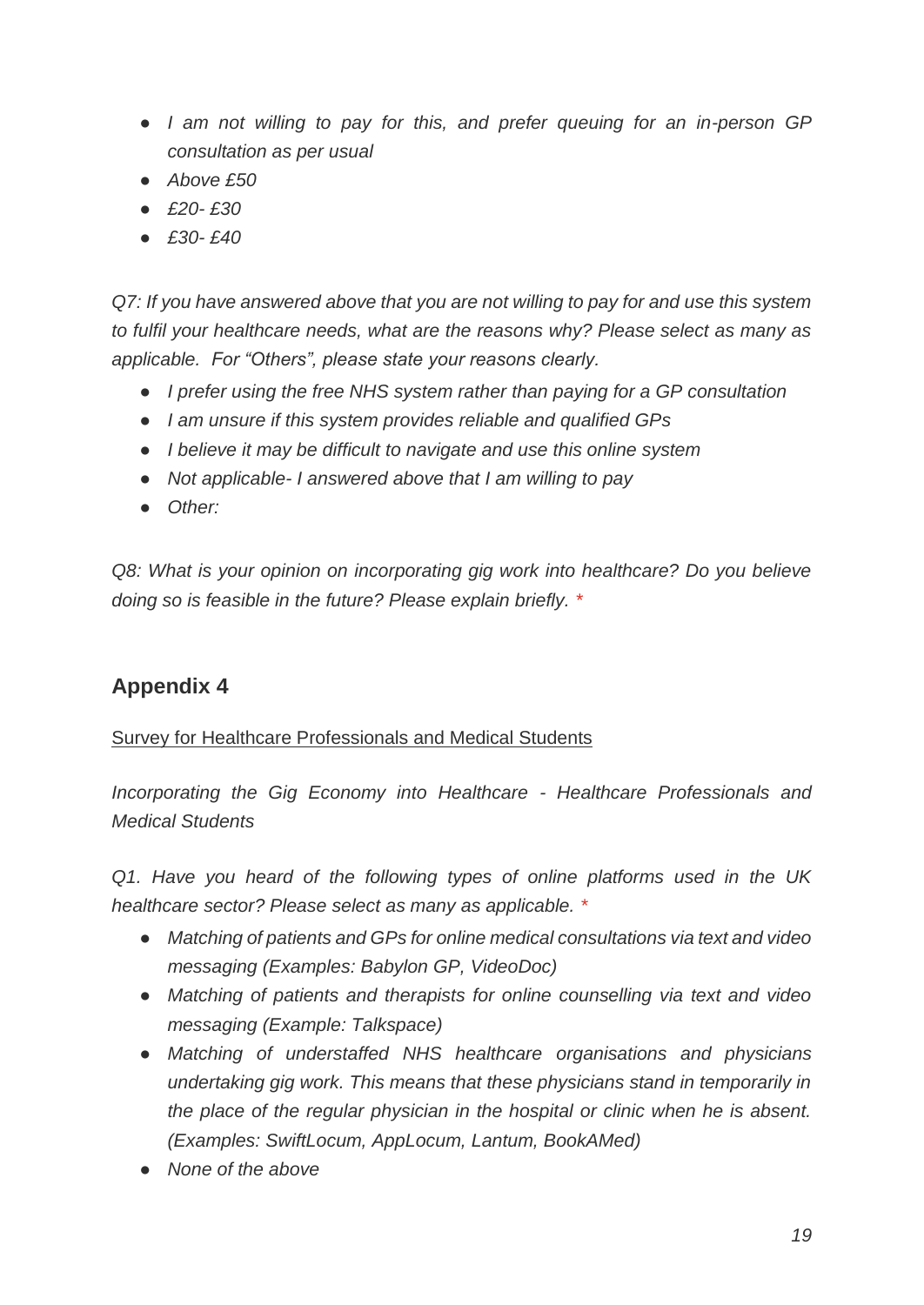*Q2. Have you personally used any types of online platforms to fulfil your healthcare needs? Please select as many as applicable. \*For "Others", please state clearly the type of platform used.*

- *Online consultations with GPs via text and video messaging*
- *Online counselling with therapists via text and video messaging*
- *None of the above*
- *Other:*

*Q3. Have you heard of gig work within the UK healthcare sector? \**

*Gig work within the healthcare sector is defined as independent "freelance" physicians taking on temporary jobs or short-term jobs. Unlike traditional full-time employment, gig physicians take on and leave temporary positions in clinics or hospitals based on their own availabilities and thus enjoy greater flexibility in their schedules. Analogous gig work in other sectors include Uber drivers or Deliveroo riders.*

- *Yes*
- *No*

*There currently are online platforms matching patients and GPs for online medical consultations via text and video messaging. This is a form of gig work for GPs, as GPs are free to dictate their own working hours as desired.*

*Q4. How likely are you to take on this form of gig work in the future, as a supplemental ad-hoc or part-time job, apart from having traditional full-time clinical employment? \**

#### *5*

#### *Most likely*

*Q5: How likely are you to take on this form of gig work full- time in the future, in place of having traditional full-time clinical employment? \**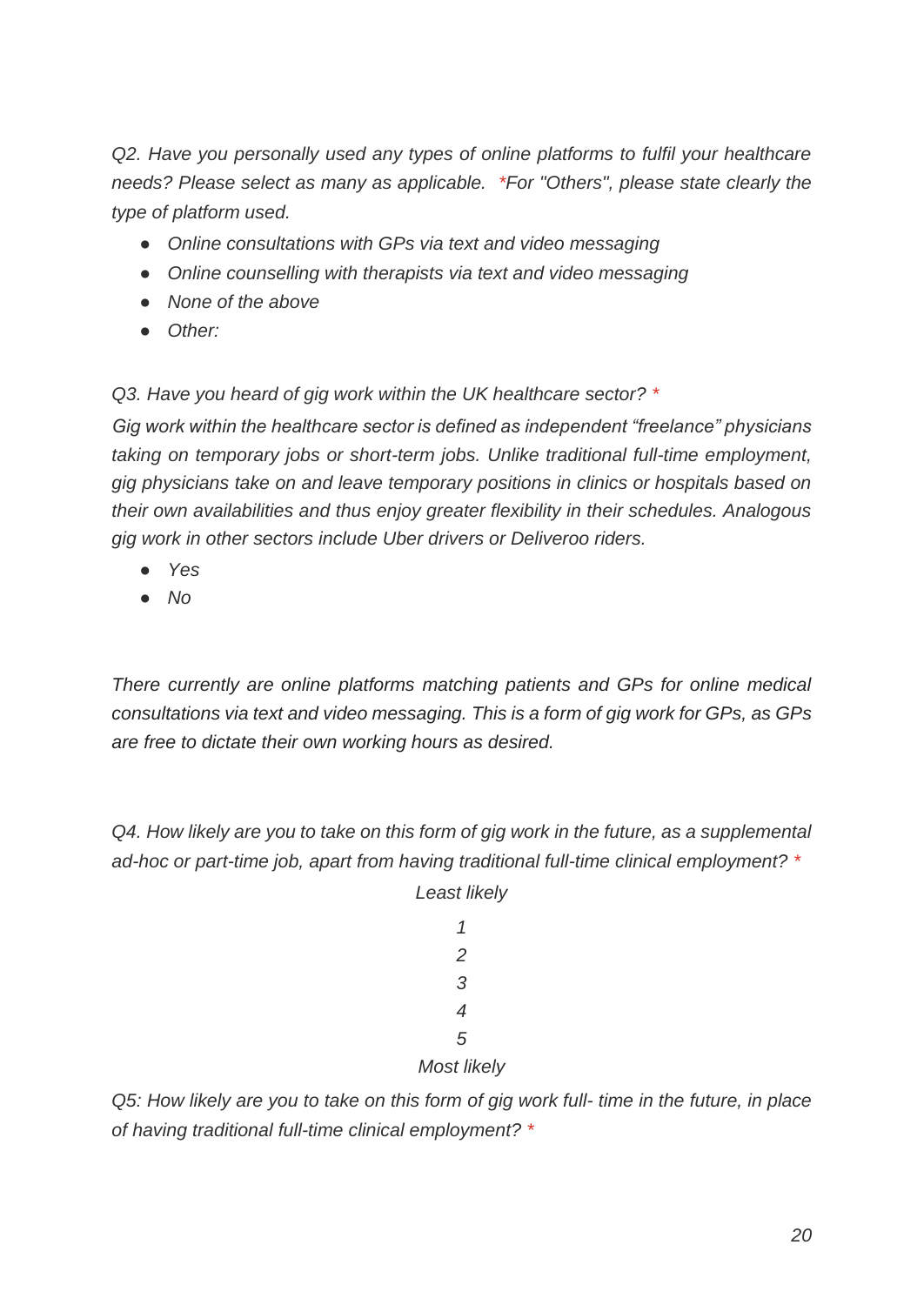*Taking on gig work full-time entails that gig work is your only means of working, without any other types of traditional employment.*



*For the above 2 questions, what are the reasons for your choice? \**

*Q6. In your own opinion, in order to motivate healthcare professionals to take on this form of gig work, how much higher pay must be drawn? \* For "Others", please state a percentage clearly.*

- *10% higher*
- *30% higher*
- *50% higher*
- *Other:*

*There currently are online platforms matching understaffed NHS healthcare organisations and physicians undertaking gig work. This means that these physicians stand in temporarily in the place of the regular physician in the hospital or clinic when he is absent. This is a form of gig work as such physicians take on gig work as per their availabilities and dictate their own working hours. However, such physicians are considered "freelance" and do not enjoy the same benefits that a traditional employment contract provides, such as health insurance.*

*Q7. How likely are you to take on this form of gig work in the future, as a supplemental ad-hoc or part-time job, apart from having traditional full-time clinical employment? \* (Scale of 1 to 5, 1 for being least likely and 5 being most likely)*

*Least likely*